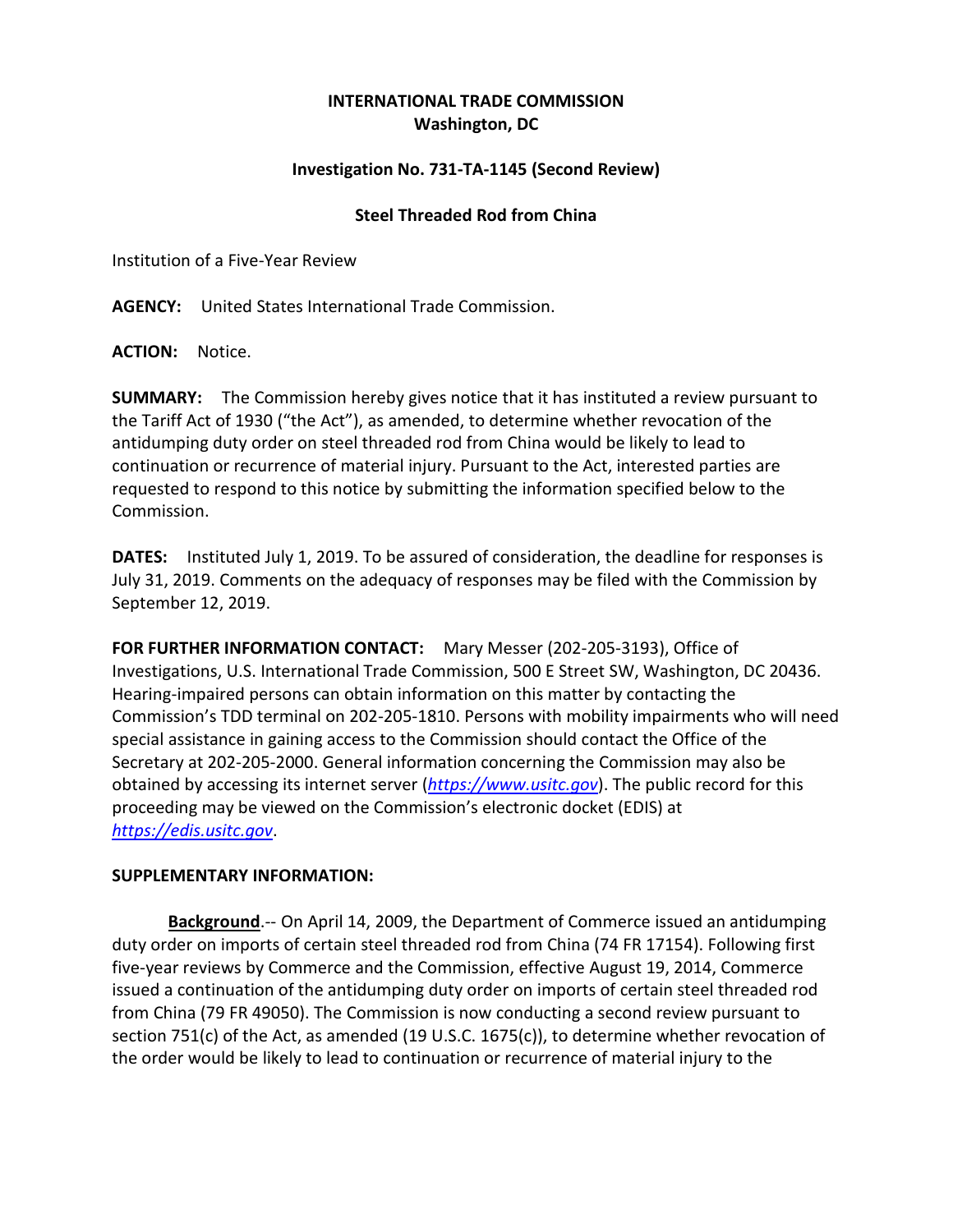domestic industry within a reasonably foreseeable time. Provisions concerning the conduct of this proceeding may be found in the Commission's Rules of Practice and Procedure at 19 CFR parts 201, subparts A and B and 19 CFR part 207, subparts A and F. The Commission will assess the adequacy of interested party responses to this notice of institution to determine whether to conduct a full review or an expedited review. The Commission's determination in any expedited review will be based on the facts available, which may include information provided in response to this notice.

**Definitions**.--The following definitions apply to this review:

- (1) *Subject Merchandise* is the class or kind of merchandise that is within the scope of the five-year review, as defined by the Department of Commerce.
- (2) The *Subject Country* in this review is China.
- (3) The *Domestic Like Product* is the domestically produced product or products which are like, or in the absence of like, most similar in characteristics and uses with, the *Subject Merchandise*. In its original determination and its expedited first five-year review determination, the Commission defined a single *Domestic Like Product* consisting of certain steel threaded rod, coextensive with Commerce's scope.
- (4) The *Domestic Industry* is the U.S. producers as a whole of the *Domestic Like Product*, or those producers whose collective output of the *Domestic Like Product* constitutes a major proportion of the total domestic production of the product. In its original determination and its expedited first five-year review determination, the Commission defined a single *Domestic Industry* consisting of all U.S. producers of certain steel threaded rod.
- (5) An *Importer* is any person or firm engaged, either directly or through a parent company or subsidiary, in importing the *Subject Merchandise* into the United States from a foreign manufacturer or through its selling agent.

**Participation in the proceeding and public service list**.--Persons, including industrial users of the *Subject Merchandise* and, if the merchandise is sold at the retail level, representative consumer organizations, wishing to participate in the proceeding as parties must file an entry of appearance with the Secretary to the Commission, as provided in section 201.11(b)(4) of the Commission's rules, no later than 21 days after publication of this notice in the *Federal Register*. The Secretary will maintain a public service list containing the names and addresses of all persons, or their representatives, who are parties to the proceeding.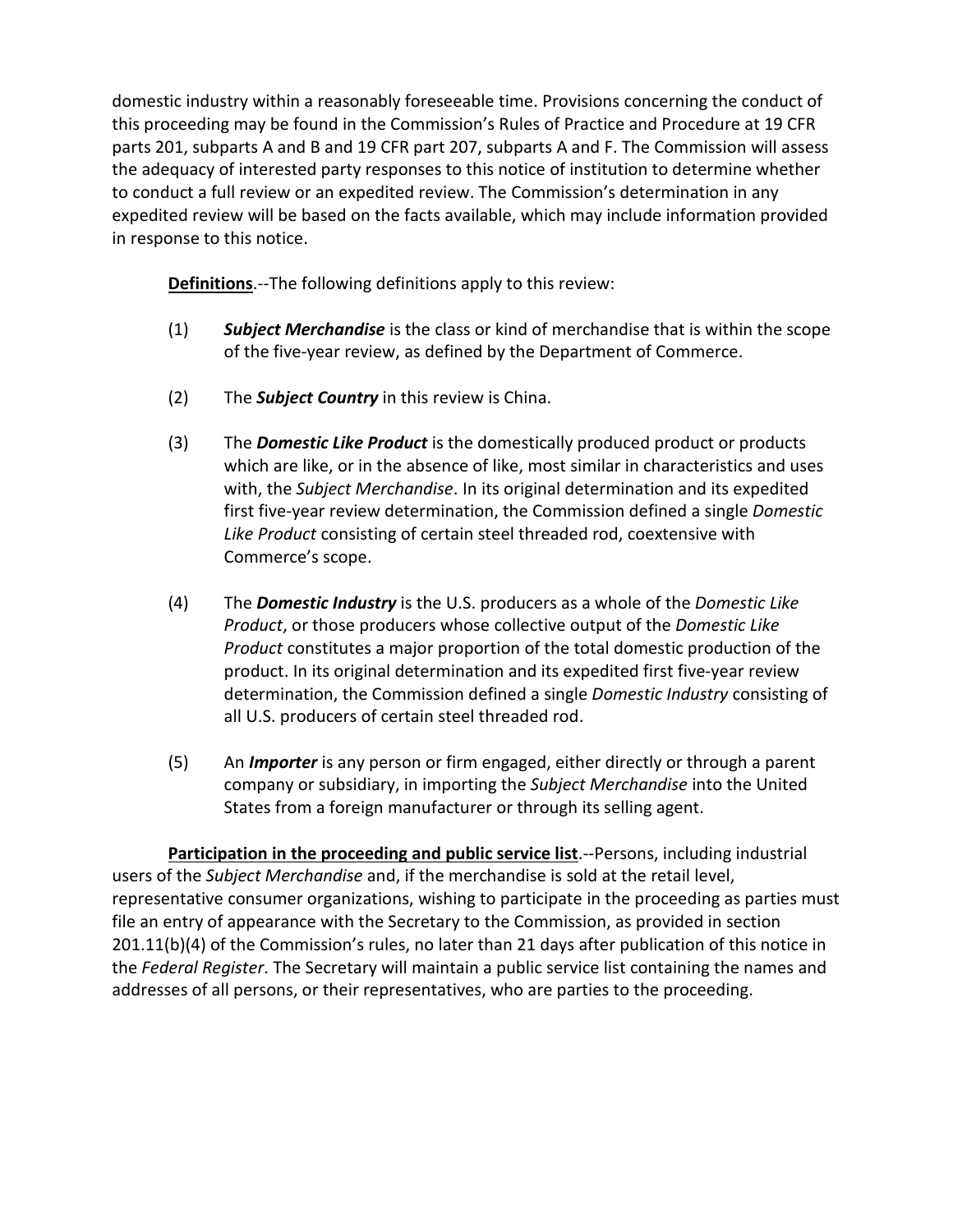Former Commission employees who are seeking to appear in Commission five-year reviews are advised that they may appear in a review even if they participated personally and substantially in the corresponding underlying original investigation or an earlier review of the same underlying investigation. The Commission's designated agency ethics official has advised that a five-year review is not the same particular matter as the underlying original investigation, and a five-year review is not the same particular matter as an earlier review of the same underlying investigation for purposes of 18 U.S.C. 207, the post employment statute for Federal employees, and Commission rule 201.15(b) (19 CFR 201.15(b)), 79 FR 3246 (Jan. 17, 2014), 73 FR 24609 (May 5, 2008). Consequently, former employees are not required to seek Commission approval to appear in a review under Commission rule 19 CFR 201.15, even if the corresponding underlying original investigation or an earlier review of the same underlying investigation was pending when they were Commission employees. For further ethics advice on this matter, contact Charles Smith, Office of the General Counsel, at 202-205-3408.

**Limited disclosure of business proprietary information (BPI) under an administrative protective order (APO) and APO service list**.--Pursuant to section 207.7(a) of the Commission's rules, the Secretary will make BPI submitted in this proceeding available to authorized applicants under the APO issued in the proceeding, provided that the application is made no later than 21 days after publication of this notice in the *Federal Register*. Authorized applicants must represent interested parties, as defined in 19 U.S.C. 1677(9), who are parties to the proceeding. A separate service list will be maintained by the Secretary for those parties authorized to receive BPI under the APO.

**Certification**.--Pursuant to section 207.3 of the Commission's rules, any person submitting information to the Commission in connection with this proceeding must certify that the information is accurate and complete to the best of the submitter's knowledge. In making the certification, the submitter will acknowledge that information submitted in response to this request for information and throughout this proceeding or other proceeding may be disclosed to and used: (i) by the Commission, its employees and Offices, and contract personnel (a) for developing or maintaining the records of this or a related proceeding, or (b) in internal investigations, audits, reviews, and evaluations relating to the programs, personnel, and operations of the Commission including under 5 U.S.C. Appendix 3; or (ii) by U.S. government employees and contract personnel, solely for cybersecurity purposes. All contract personnel will sign appropriate nondisclosure agreements.

**Written submissions**.--Pursuant to section 207.61 of the Commission's rules, each interested party response to this notice must provide the information specified below. The deadline for filing such responses is July 31, 2019. Pursuant to section 207.62(b) of the Commission's rules, eligible parties (as specified in Commission rule 207.62(b)(1)) may also file comments concerning the adequacy of responses to the notice of institution and whether the Commission should conduct an expedited or full review. The deadline for filing such comments is September 12, 2019. All written submissions must conform with the provisions of section 201.8 of the Commission's rules; any submissions that contain BPI must also conform with the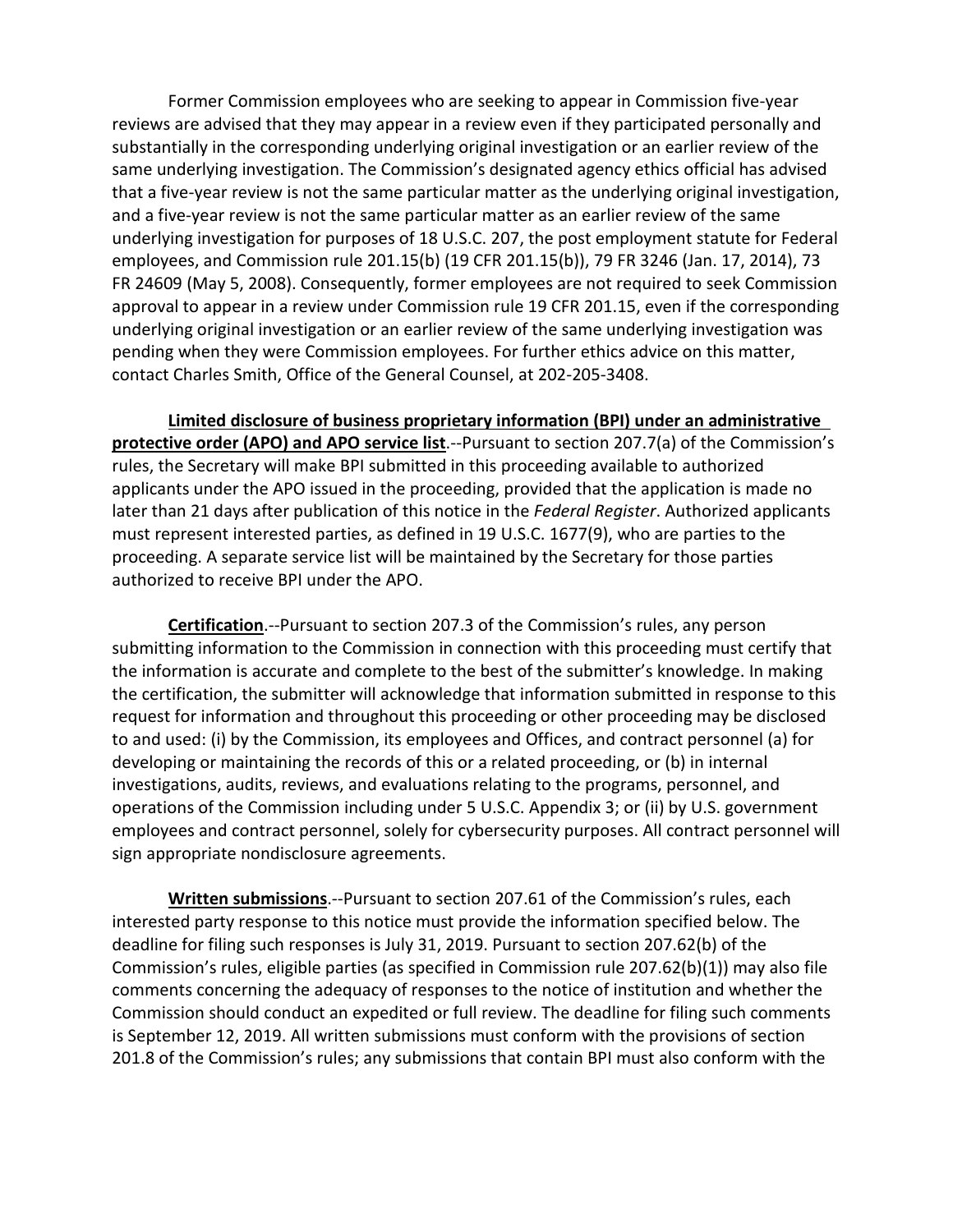requirements of sections 201.6, 207.3, and 207.7 of the Commission's rules. The Commission's Handbook on E-Filing, available on the Commission's website at *[https://edis.usitc.gov](https://edis.usitc.gov/)*, elaborates upon the Commission's rules with respect to electronic filing. Also, in accordance with sections 201.16(c) and 207.3 of the Commission's rules, each document filed by a party to the proceeding must be served on all other parties to the proceeding (as identified by either the public or APO service list as appropriate), and a certificate of service must accompany the document (if you are not a party to the proceeding you do not need to serve your response).

No response to this request for information is required if a currently valid Office of Management and Budget ("OMB") number is not displayed; the OMB number is 3117 0016/USITC No. 19-5-438, expiration date June 30, 2020. Public reporting burden for the request is estimated to average 15 hours per response. Please send comments regarding the accuracy of this burden estimate to the Office of Investigations, U.S. International Trade Commission, 500 E Street SW, Washington, DC 20436.

**Inability to provide requested information**.--Pursuant to section 207.61(c) of the Commission's rules, any interested party that cannot furnish the information requested by this notice in the requested form and manner shall notify the Commission at the earliest possible time, provide a full explanation of why it cannot provide the requested information, and indicate alternative forms in which it can provide equivalent information. If an interested party does not provide this notification (or the Commission finds the explanation provided in the notification inadequate) and fails to provide a complete response to this notice, the Commission may take an adverse inference against the party pursuant to section 776(b) of the Act (19 U.S.C. 1677e(b)) in making its determination in the review.

**INFORMATION TO BE PROVIDED IN RESPONSE TO THIS NOTICE OF INSTITUTION:** As used below, the term "firm" includes any related firms.

- (1) The name and address of your firm or entity (including World Wide Web address) and name, telephone number, fax number, and E-mail address of the certifying official.
- (2) A statement indicating whether your firm/entity is an interested party under 19 U.S.C. 1677(9) and if so, how, including whether your firm/entity is a U.S. producer of the *Domestic Like Product*, a U.S. union or worker group, a U.S. importer of the *Subject Merchandi*se, a foreign producer or exporter of the *Subject Merchandise*, a U.S. or foreign trade or business association (a majority of whose members are interested parties under the statute), or another interested party (including an explanation). If you are a union/worker group or trade/business association, identify the firms in which your workers are employed or which are members of your association.
- (3) A statement indicating whether your firm/entity is willing to participate in this proceeding by providing information requested by the Commission.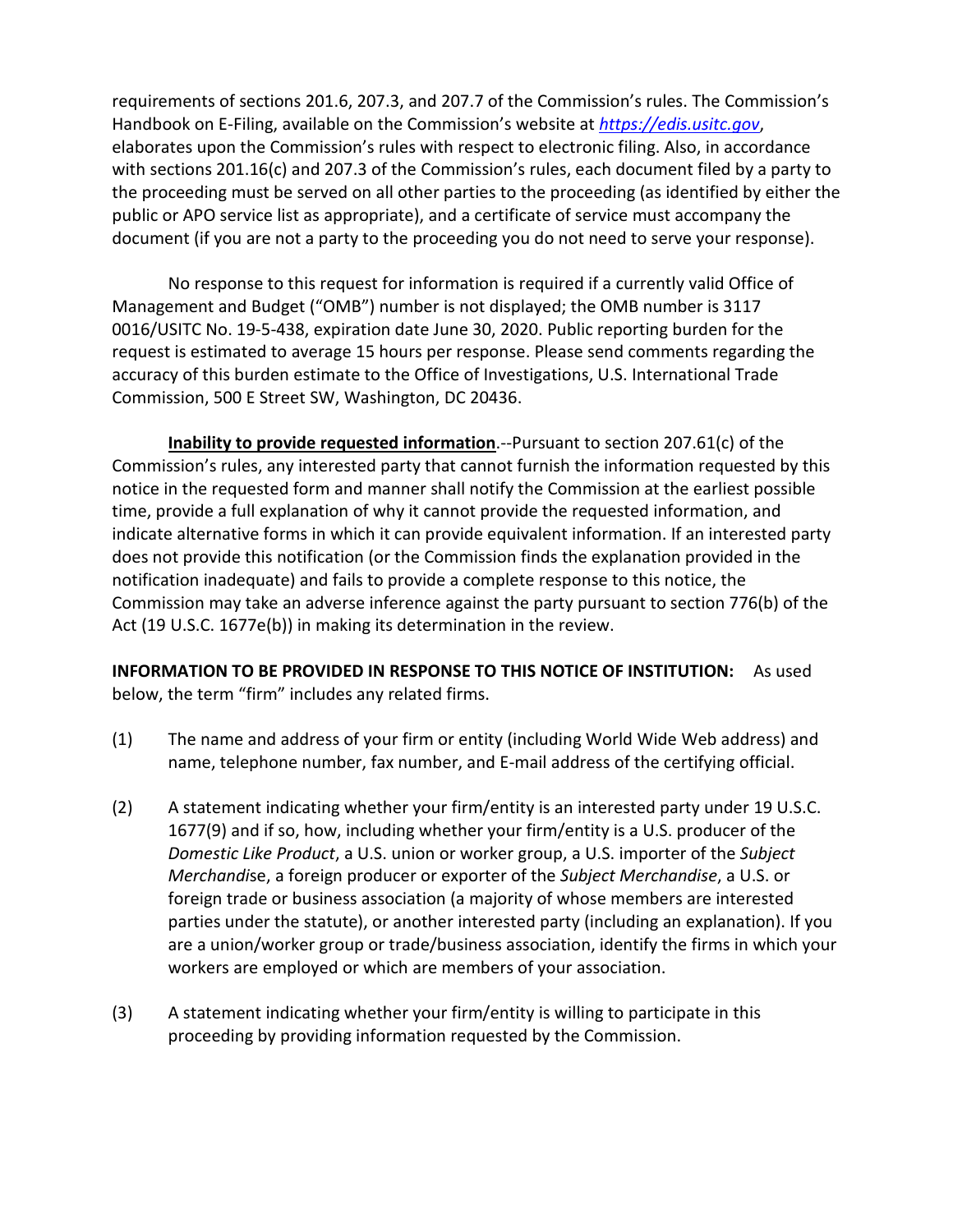- (4) A statement of the likely effects of the revocation of the antidumping duty order on the *Domestic Industry* in general and/or your firm/entity specifically. In your response, please discuss the various factors specified in section 752(a) of the Act (19 U.S.C. 1675a(a)) including the likely volume of subject imports, likely price effects of subject imports, and likely impact of imports of *Subject Merchandise* on the *Domestic Industry*.
- (5) A list of all known and currently operating U.S. producers of the *Domestic Like Product*. Identify any known related parties and the nature of the relationship as defined in section 771(4)(B) of the Act (19 U.S.C. 1677(4)(B)).
- (6) A list of all known and currently operating U.S. importers of the *Subject Merchandise* and producers of the *Subject Merchandise* in the *Subject Country* that currently export or have exported *Subject Merchandise* to the United States or other countries after 2013.
- (7) A list of 3-5 leading purchasers in the U.S. market for the *Domestic Like Product* and the *Subject Merchandise* (including street address, World Wide Web address, and the name, telephone number, fax number, and E-mail address of a responsible official at each firm).
- (8) A list of known sources of information on national or regional prices for the *Domestic Like Product* or the *Subject Merchandise* in the U.S. or other markets.
- (9) If you are a U.S. producer of the *Domestic Like Product*, provide the following information on your firm's operations on that product during calendar year 2018, except as noted (report quantity data in pounds and value data in U.S. dollars, f.o.b. plant). If you are a union/worker group or trade/business association, provide the information, on an aggregate basis, for the firms in which your workers are employed/which are members of your association.
	- (a) Production (quantity) and, if known, an estimate of the percentage of total U.S. production of the *Domestic Like Product* accounted for by your firm's(s') production;
	- (b) Capacity (quantity) of your firm to produce the *Domestic Like Product* (that is, the level of production that your establishment(s) could reasonably have expected to attain during the year, assuming normal operating conditions (using equipment and machinery in place and ready to operate), normal operating levels (hours per week/weeks per year), time for downtime, maintenance, repair, and cleanup, and a typical or representative product mix);
	- (c) the quantity and value of U.S. commercial shipments of the *Domestic Like Product* produced in your U.S. plant(s);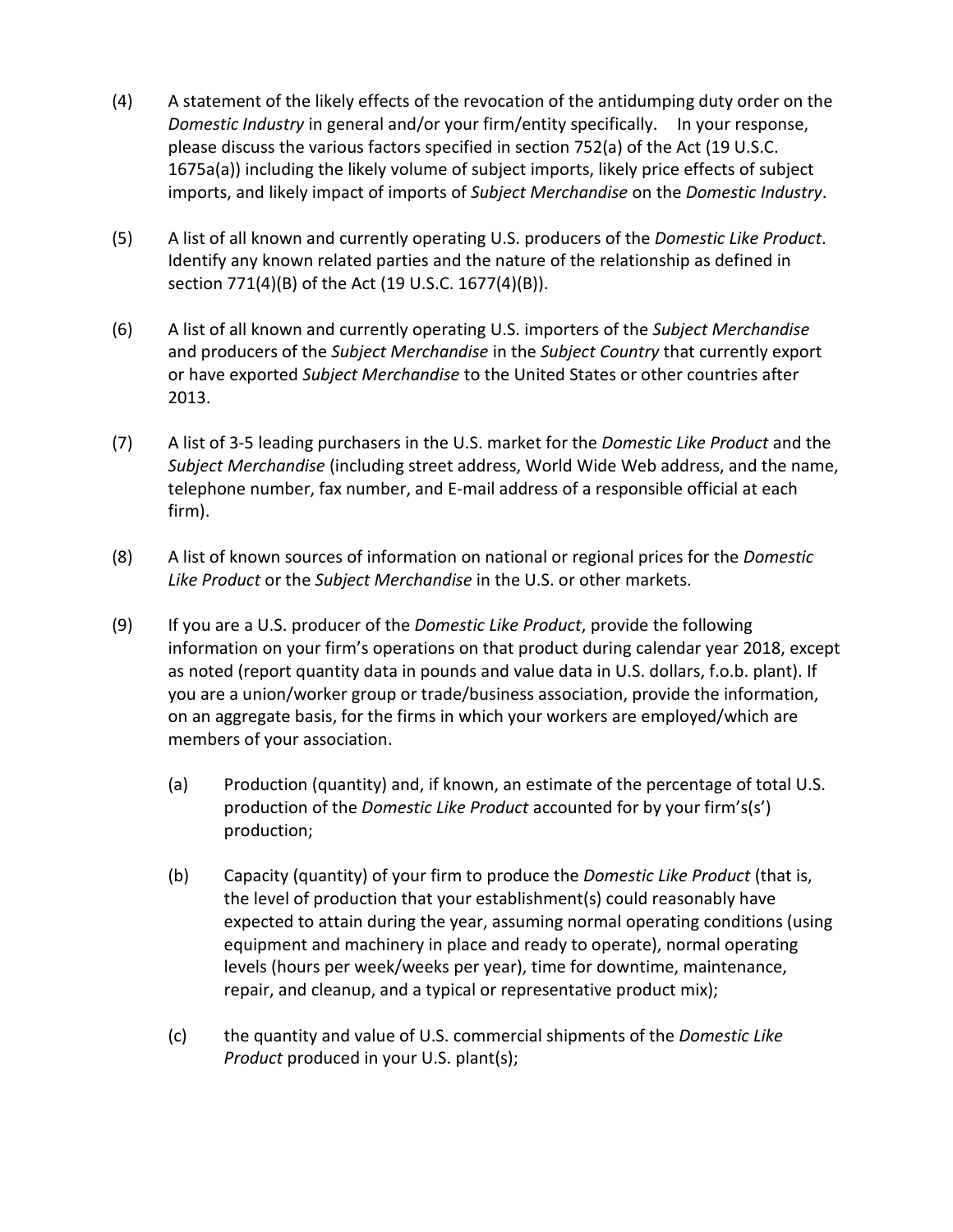- (d) the quantity and value of U.S. internal consumption/company transfers of the *Domestic Like Product* produced in your U.S. plant(s); and
- (e) the value of (i) net sales, (ii) cost of goods sold (COGS), (iii) gross profit, (iv) selling, general and administrative (SG&A) expenses, and (v) operating income of the *Domestic Like Product* produced in your U.S. plant(s) (include both U.S. and export commercial sales, internal consumption, and company transfers) for your most recently completed fiscal year (identify the date on which your fiscal year ends).
- (10) If you are a U.S. importer or a trade/business association of U.S. importers of the *Subject Merchandise* from the *Subject Country*, provide the following information on your firm's(s') operations on that product during calendar year 2018 (report quantity data in pounds and value data in U.S. dollars). If you are a trade/business association, provide the information, on an aggregate basis, for the firms which are members of your association.
	- (a) The quantity and value (landed, duty-paid but not including antidumping duties) of U.S. imports and, if known, an estimate of the percentage of total U.S. imports of *Subject Merchandise* from the *Subject Country* accounted for by your firm's(s') imports;
	- (b) the quantity and value (f.o.b. U.S. port, including antidumping duties) of U.S. commercial shipments of *Subject Merchandise* imported from the *Subject Country*; and
	- (c) the quantity and value (f.o.b. U.S. port, including antidumping duties) of U.S. internal consumption/company transfers of *Subject Merchandise* imported from the *Subject Country*.
- (11) If you are a producer, an exporter, or a trade/business association of producers or exporters of the *Subject Merchandise* in the *Subject Country*, provide the following information on your firm's(s') operations on that product during calendar year 2018 (report quantity data in pounds and value data in U.S. dollars, landed and duty-paid at the U.S. port but not including antidumping duties). If you are a trade/business association, provide the information, on an aggregate basis, for the firms which are members of your association.
	- (a) Production (quantity) and, if known, an estimate of the percentage of total production of *Subject Merchandise* in the *Subject Country* accounted for by your firm's(s') production;